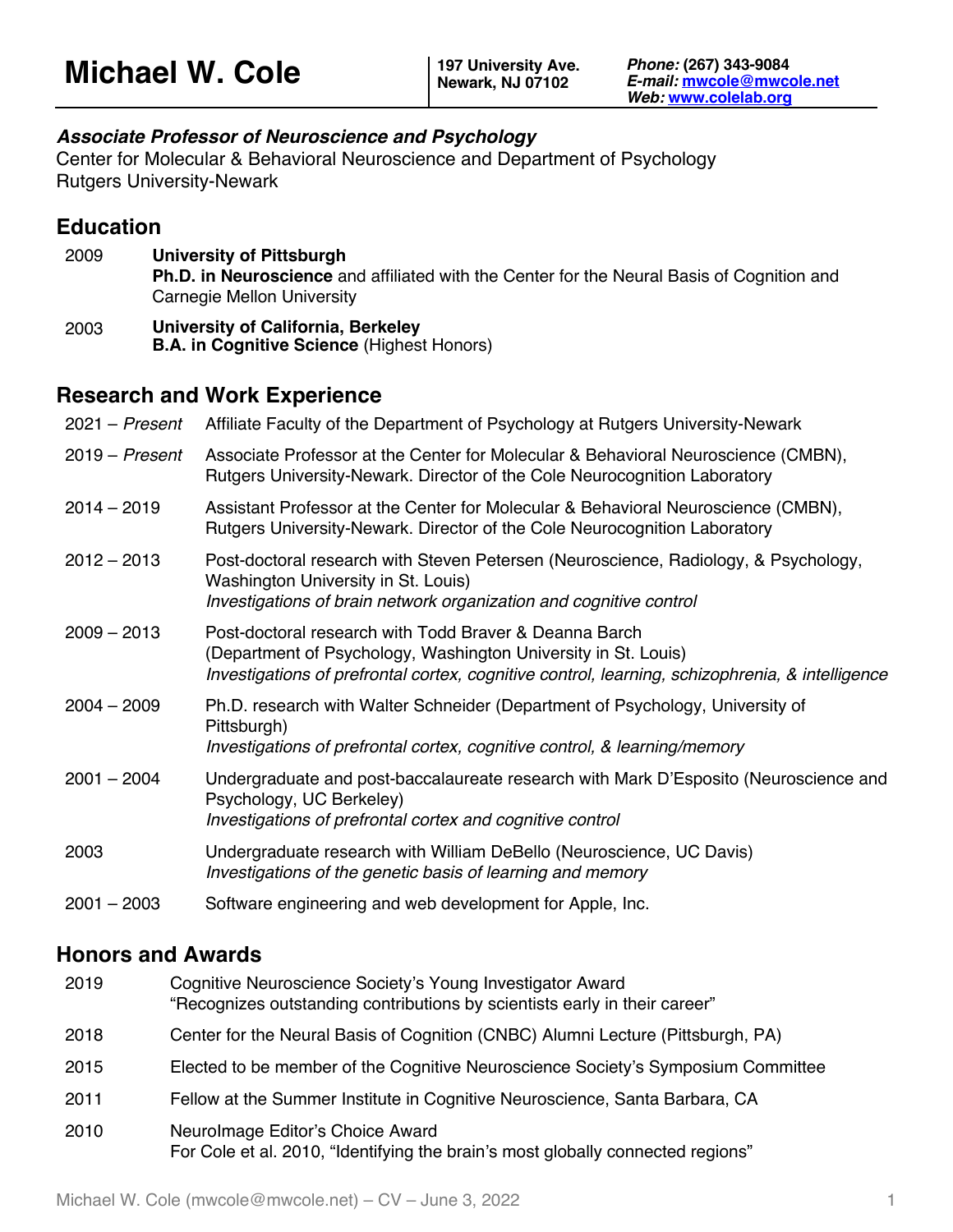*Awarded by the editors in acknowledgment of a study's importance and high impact*

- 2007 National Science Foundation Integrative Graduate Education and Research Traineeship (IGERT) Fellowship
- 2005-2008 National Science Foundation Graduate Research Fellowship
- 2003 Highest Honors in Cognitive Science at UC Berkeley

### **Organizational Leadership and Professional Memberships**

- 2018 *Present* Associate Member of the Institute for Brain and Neuroscience Research (New Jersey Institute of Technology) 2016 – *Present* Founder and organizer (along with Drew Headley) of the Integrative Neuroscience
- Discussion Group (INDG) at the Center for Molecular & Behavioral Neuroscience. This is a group that seeks to develop unified understandings between human and non-human (animal and computational models) neuroscience and psychology.
- 2015 *Present* Member and co-organizer of Newark Brain Connectivity meetings. These meetings bring together scientists interested in brain connectivity research from Newark, NJ and the surrounding region (such as neuroscientists and psychologists from Rutgers University and New Jersey Institute of Technology).
- 2004 *Present* Society for Neuroscience Cognitive Neuroscience Society
- 2010 *Present* Psychonomic Society
- 2009 *Present* Neuroethics Society
- 2006 *Present* Organization for Human Brain Mapping
- 2004 2009 Center for the Neural Basis of Cognition, Carnegie Mellon & University of Pittsburgh Center for Neuroscience, University of Pittsburgh Learning Research and Development Center
- 2006 2007 President of the Department of Neuroscience Graduate Student Organization, University of Pittsburgh
- 2002 2003 President of the Cognitive Science Student Association, UC Berkeley

## **Research Grants and Fellowships**

Co-Principal Investigator: "MRI: Acquisition of a High-Performance Computing Cluster for Research and Teaching at Rutgers University-Newark", National Science Foundation – Office of Advanced Cyberinfrastructure (OAC) 2117429, PI: Michele Pavanello, Total cost: \$559,288 2021-2024

Participating faculty: "Graduate Research Training Initiative for Student Enhancement (G-RISE) (T32) at Rutgers University-Newark", National Institutes of Health, PI: Barry Komisaruk, Total cost: \$2,353,390 2021-2026

Co-Principal Investigator: "Major Research Instrumentation: Acquisition of a 3T SIEMENS PRISMA at RUBIC: The Evolution to a Regional Center", National Science Foundation – Division of Behavioral & Cognitive Sciences (BCS) 1919873, PI: Stephen Hanson, Total cost: \$1,484,000 2019-2021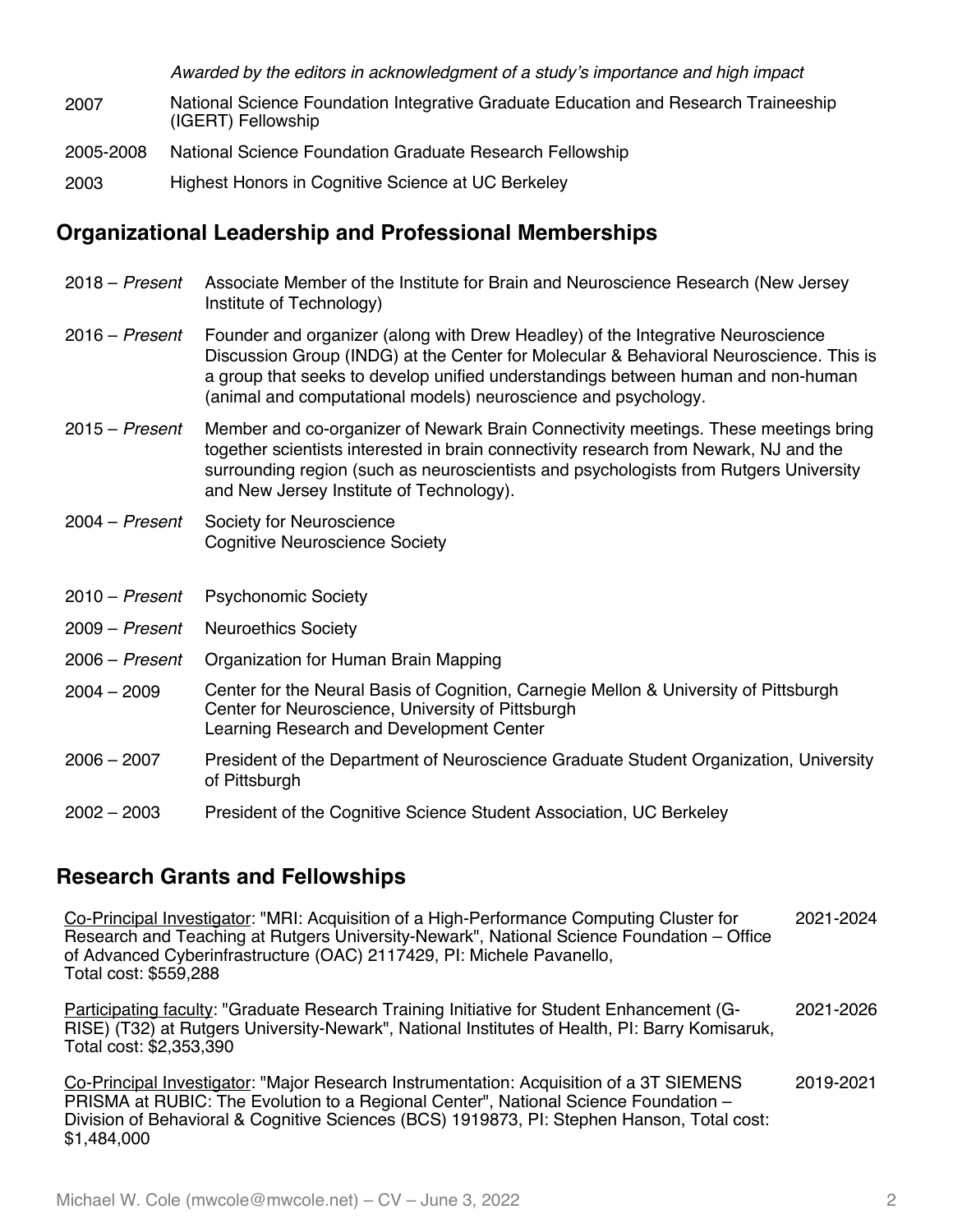| Co-Principal Investigator: "Negative Affect Mechanisms Underlying Opioid Use in Lab and<br>Daily Life", Rutgers University-Newark Initiative for Multidisciplinary Research Teams Award,<br>PI: Mauricio Delgado.                                                                                                                                                                                                                                                                                                                                                   | 2019-2021 |
|---------------------------------------------------------------------------------------------------------------------------------------------------------------------------------------------------------------------------------------------------------------------------------------------------------------------------------------------------------------------------------------------------------------------------------------------------------------------------------------------------------------------------------------------------------------------|-----------|
| Co-Principal Investigator: "Major Research Instrumentation: Acquisition of a GPU cluster to<br>support interdisciplinary research in human learning, machine learning, and data science",<br>National Science Foundation - Division of Behavioral & Cognitive Sciences (BCS) 1828528,<br>PI: Patrick Shafto, Total cost: \$99,999                                                                                                                                                                                                                                   | 2018-2021 |
| Co-Investigator: "Imaging the effects of psychosocial stress on cognitive performance",<br>National Science Foundation - Division of Behavioral & Cognitive Sciences (BCS) 1756065,<br>PI: Elizabeth Tricomi, Total cost: \$408,699                                                                                                                                                                                                                                                                                                                                 | 2018-2021 |
| Co-Investigator: "Prescription opiate, drug-cue processing network, and neural connectivity",<br>National Institutes of Health – National Institute on Drug Abuse (I/START R03 DA044496), PI:<br>Suchismita Ray, Total direct cost: \$161,644. Status: Completed.                                                                                                                                                                                                                                                                                                   | 2017-2018 |
| Principal Investigator: "Brain Network Mechanisms of Aging-Related Cognitive Decline",<br>National Institutes of Health - National Institute on Aging (R01 AG055556), Total direct cost:<br>\$250,000/year                                                                                                                                                                                                                                                                                                                                                          | 2017-2022 |
| The goal of this research is to identify network mechanisms that can account for the<br>alterations in both intrinsic brain connectivity and cognitive task activations that occur with<br>aging-related decline of cognitive control abilities among healthy older adults.                                                                                                                                                                                                                                                                                         |           |
| <b>Principal Investigator: "Brain Network Mechanisms of Instructed Learning", National Institutes</b><br>of Health – National Institute of Mental Health (R01 MH109520), Total direct cost:<br>\$250,000/year                                                                                                                                                                                                                                                                                                                                                       | 2016-2021 |
| The goal of this research is to utilize the tools of network neuroscience to improve<br>understanding of how instructed learning is implemented in the human brain, from initial<br>learning to expertise.                                                                                                                                                                                                                                                                                                                                                          |           |
| Co-Principal Investigator: "Integrated Framework for Studying Proactive Control in Rapid<br>Instructed Task Learning", United States - Israel Binational Science Foundation (BSF<br>2015186), Total cost: \$200,000                                                                                                                                                                                                                                                                                                                                                 | 2016-2020 |
| Collaborator: "Neuropsychiatric Classification via Connectivity and Machine Learning",<br>National Institutes of Health (NIH) - National Institute of Mental Health (R03 MH105765), PI:<br>Alan Anticevic, Total cost: \$74,000/year. Status: Completed.                                                                                                                                                                                                                                                                                                            | 2014-2016 |
| Principal Investigator: "Network Mechanisms of Flexible Cognitive Control", National Institutes<br>of Health - National Institute of Mental Health (K99-R00 MH096801), Total direct cost:<br>\$157,000/year. Status: Completed.<br>This project investigates the hypothesis that flexible cognition and behavior is supported<br>by flexible hubs – frontoparietal brain regions with extensive global brain connectivity that<br>flexibly updates according to task demands.                                                                                       | 2012-2017 |
| Principal Investigator (fellowship): "Beyond Localization of Memory Functions: Learning<br>Statistical Methods for Estimating Directed Connectivity among Cortical Regions Using<br>Multiple Neuroimaging Technologies", National Science Foundation (IGERT Fellowship),<br>Funded amount: \$30,000. Status: Completed.<br>The goal of this research is to learn methodological techniques for estimating directed<br>functional (effective) connectivity and empirically test the efficacy of those techniques<br>using functional MRI and magnetoencephalography. | 2007      |
| <b>Principal Investigator (fellowship): "Dissociating the Network Components Underlying</b><br>Cognitive Control", National Science Foundation (Graduate Research Fellowship), Funded<br>amount: \$90,000. Status: Completed.<br>The goal of this project is to utilize experimental manipulations of cognitive control<br>processes with functional MRI to identify the shared and specialized roles of cognitive<br>control network brain regions.                                                                                                                | 2005-2008 |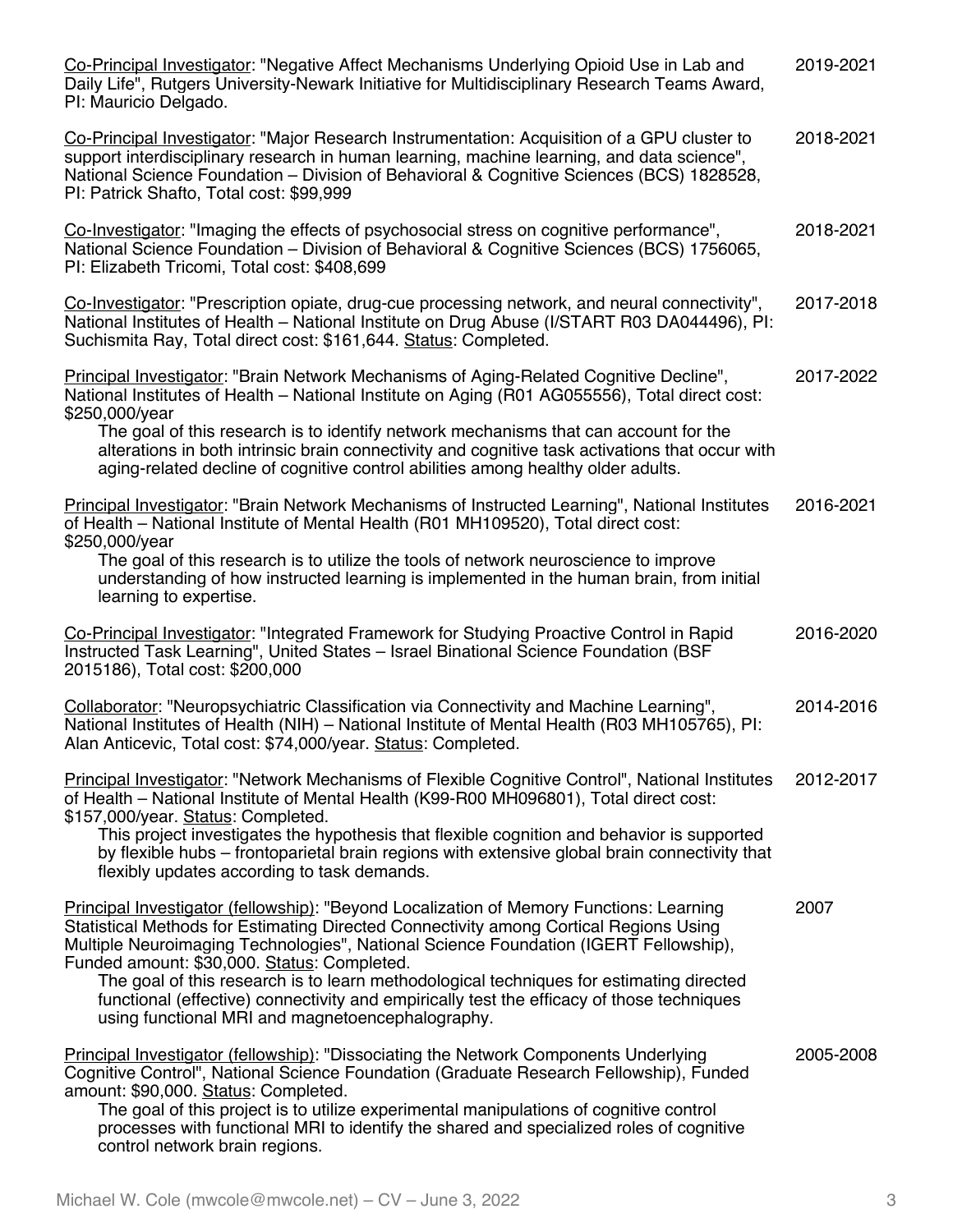# **Preprint Scientific Publications**

- 1. Mill RD, Hamilton JL, Winfield EC, Lalta N, Chen RH, Cole MW (Preprint). "Emergence of task information from dynamic network interactions in the human brain" *bioRxiv*. doi:10.1101/2021.01.26.428276
- 2. Sanchez-Romero R, Ito T, Mill RD, Hanson SJ, Cole MW (Preprint). "Causally informed activity flow models provide mechanistic insight into the emergence of cognitive processes from brain network interactions". *bioRxiv*. doi:10.1101/2021.04.16.440226
- 3. Singh MF, Wang C, Cole MW, Ching S (Preprint). "*Efficient state and parameter estimation for high*dimensional nonlinear system identification with application to MEG brain network modeling". *arXiv*. arXiv:2104.02827
- 4. McCormick EM\*, Arnemann KL\*, Ito T, Hanson SJ, Cole MW (Preprint). "Latent functional connectivity underlying multiple brain states". *bioRxiv*. doi:10.1101/2021.04.05.438534 [\* = equal contribution]

# **Peer-reviewed Scientific Publications**

### *Citation statistics:*

**h-index** (as of 2021-10-15): 40 **Citations** (as of 2021-10-15): 10336

### *Full publication lists:*

Google Scholar profile: https://scholar.google.com/citations?user=8FK99kkAAAAJ&hl=en PubMed/NCBI Bibliography: https://www.ncbi.nlm.nih.gov/myncbi/michael.cole.1/bibliography/public/ ORCID ID**:** https://orcid.org/0000-0003-4329-438X Lab website publication list: https://www.colelab.org/#publications

### *List of publications:*

- 1. Ito T, Yang GB, Laurent P, Schultz DH, Cole MW (In Press). "Constructing neural network models from brain data reveals representational transformations linked to adaptive behavior". *Nature Communications*.
- 2. Schultz DH, Ito T, Cole MW (In Press). "Global connectivity fingerprints predict the domain generality of multiple-demand regions". *Cerebral Cortex*.
- 3. Cocuzza C, Sanchez-Romero R, Cole MW (In Press). "Protocol for activity flow mapping of neurocognitive computations using the Brain Activity Flow Toolbox". *STAR Protocols*.
- 4. Singh MF, Wang A, Cole MW, Ching S, Braver TS (Preprint). "Enhancing Task fMRI Preprocessing via Individualized Model-Based Filtering of Intrinsic Activity Dynamics". *NeuroImage.*
- 5. Hearne LJ, Mill RD, Keane BP, Repovs G, Anticevic A, **Cole MW** (2021). "Activity flow underlying abnormalities in brain activations and cognition in schizophrenia". *Science Advances*. 7(9) doi:10.1126/sciadv.abf2513
- 6. Keane BP, Barch DM, Mill R, Silverstein SM, Krekelberg B, **Cole MW** (2021). "Brain network mechanisms of visual shape completion". *NeuroImage*. 236. doi:10.1101/2020.08.03.233403
- 7. **Cole MW**, Ito T, Cocuzza C, Sanchez-Romero R (2021). "The functional relevance of task-state functional connectivity". *Journal of Neuroscience*. 41(12):2684-2702. doi:10.1523/JNEUROSCI.1713- 20.2021
- 8. Sanchez-Romero R, **Cole MW** (2021). "Combining multiple functional connectivity methods to improve casual inferences". *Journal of Cognitive Neuroscience*. 33(2):180–194. doi:10.1162/jocn\_a\_01580
- 9. Spronk M, Keane BP, Ito T, Kulkarni K, Ji JL, Anticevic A, **Cole MW** (2021). "A whole-brain and crossdiagnostic perspective on functional brain network dysfunction". *Cerebral Cortex*. 31(1):547- 561. doi:10.1093/cercor/bhaa242
- 10. Singh MF, Braver TS, **Cole MW**, Ching S (2020). "Estimation and validation of individualized dynamic brain models with resting state fMRI". *NeuroImage*. 221. doi:10.1016/j.neuroimage.2020.117046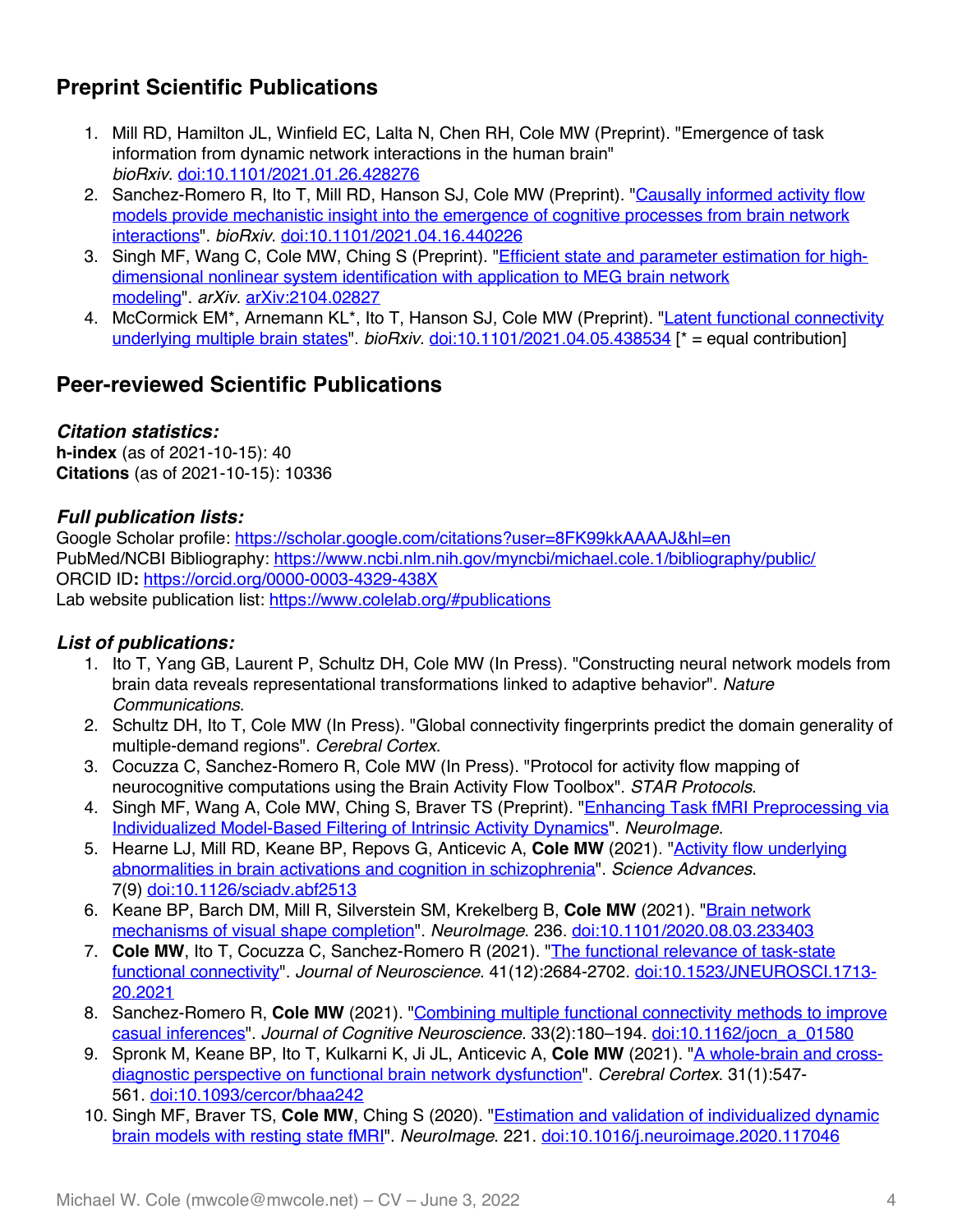- 11. Mill RD, Gordon BA, Balota DA, Cole MW (In Press). "Predicting dysfunctional age-related task activations from resting-state network lterations". *NeuroImage*. doi:10.1016/j.neuroimage.2020.117167
- 12. Ito T, Hearne LJ, Cole MW (2020). "A cortical hierarchy of localized and distributed processes revealed via dissociation of task activations, connectivity changes, and intrinsic timescales". *NeuroImage*. 221. doi:10.1016/j.neuroimage.2020.117141
- 13. Ito T, Brincat SL, Siegel M, Mill RD, He BJ, Miller EK, Rotstein HG, **Cole MW** (2020). "Task-Evoked Activity Quenches Neural Correlations and Variability in Large-Scale Brain Systems". *PLOS Computational Biology*. 16(8): e1007983. doi:10.1371/journal.pcbi.1007983
- 14. Cocuzza CV, Ito T, Schultz D, Bassett DS, **Cole MW** (2020). "Flexible coordinator and switcher hubs for adaptive task control". *Journal of Neuroscience*. 40(36):6949–6968. doi:10.1523/JNEUROSCI.2559- 19.2020
- 15. Lamichhane B, Westbrook A, **Cole MW**, Braver T (2020). "Exploring brain-behavior relationships in the N-back task". *NeuroImage*. 212:1-11. doi:10.1016/j.neuroimage.2020.116683
- 16. Ito T, Hearne L, Mill R, Cocuzza C, **Cole MW** (2020). "Discovering the Computational Relevance of Brain Network Organization". *Trends in Cognitive Sciences.* 24, 25–38. doi.org/10.1016/j.tics.2019.10.005
- 17. Kar K, Ito T, **Cole MW**, and Krekelberg B (2020). "Transcranial Alternating Current Stimulation Attenuates BOLD Adaptation and Increases Functional Connectivity". *Journal of Neurophysiology*. 123: 428–438. doi:10.1152/jn.00376.2019
- 18. Reid AT, Headley DB, Mill RD, Sanchez-Romero R, Uddin LQ, Marinazzo D, Lurie DJ, Valdés-Sosa PA, Hanson SJ, Biswal BB, Calhoun V, Poldrack RA, **Cole MW** (2019). "Advancing functional connectivity research from association to causation". *Nature Neuroscience*. https://doi.org/10.1038/S41593-019-0510-4
- 19. Yang GR, **Cole MW**, Rajan K (2019) "How to study the neural mechanisms of multiple tasks". *Current Opinion in Behavioral Sciences*. 29:134–143. https://doi.org/10.1016/j.cobeha.2019.07.001
- 20. Bolt T, Nomi JS, Bainter S, **Cole MW**, Uddin LQ (2019). "The Situation or the Person? Individual and Task-Evoked Differences in BOLD Activity". *Human Brain Mapping*. 40, 2943– 2954 https://doi.org/10.1002/hbm.24570
- 21. **Cole MW**, Ito T, Schultz D, Mill R, Chen R, Cocuzza C (2019). "Task activations produce spurious but systematic inflation of task functional connectivity estimates". *NeuroImage*. 189, 1–18. https://doi.org/10.1016/j.neuroimage.2018.12.054
- 22. Ji JL\*, Spronk M\*, Kulkarni K, Repovš G, Anticevic A\*\*, **Cole MW**\*\* (2019) "Mapping the human brain's cortical-subcortical functional network organization". *NeuroImage*. 185, 35–57. https://doi.org/10.1016/j.neuroimage.2018.10.006 [\*=equal contribution; \*\*=senior authors]
- 23. Schultz, DH, Ito, T, Solomyak, LI, Chen, RH, Mill, RD, Anticevic, A, & **Cole, MW** (2019). "Global connectivity of the fronto-parietal cognitive control network is related to depression symptoms in the general population". *Network Neuroscience*, 3(1), 107–123. https://doi.org/10.1162/netn\_a\_00056
- 24. Chen RH, Ito T, Kulkarni KR, **Cole MW** (2018). "The human brain traverses a common activationpattern state space across task and rest". *Brain Connectivity*, 8(7), 429–443. https://doi.org/10.1089/brain.2018.0586
- 25. Dixon ML, De La Vega A, Mills C, Andrews-Hanna J, Spreng RN, **Cole MW**, Christoff K (2018) "Heterogeneity within the frontoparietal control network and its relationship to the default and dorsal attention networks". *Proceedings of the National Academy of Sciences*. 115(7):E1598-E1607. PMCID: PMC5816169 https://doi.org/10.1073/pnas.1715766115
- 26. **Cole MW**, Patrick LM, Meiran N, Braver TS (2018) "A role for proactive control in rapid instructed task learning.". *Acta psychologica*. 184:20–30. PMCID: PMC5742075 http://doi.org/10.1016/j.actpsy.2017.06.004
- 27. Ito T, Kulkarni KR, Schultz DH, Mill RD, Chen RH, Solomyak LI, **Cole MW** (2017) "Cognitive task information is transferred between brain regions via resting-state network topology". *Nature Communications*. 8:1027. PMCID: PMC5715061 http://doi.org/10.1038/s41467-017-01000-w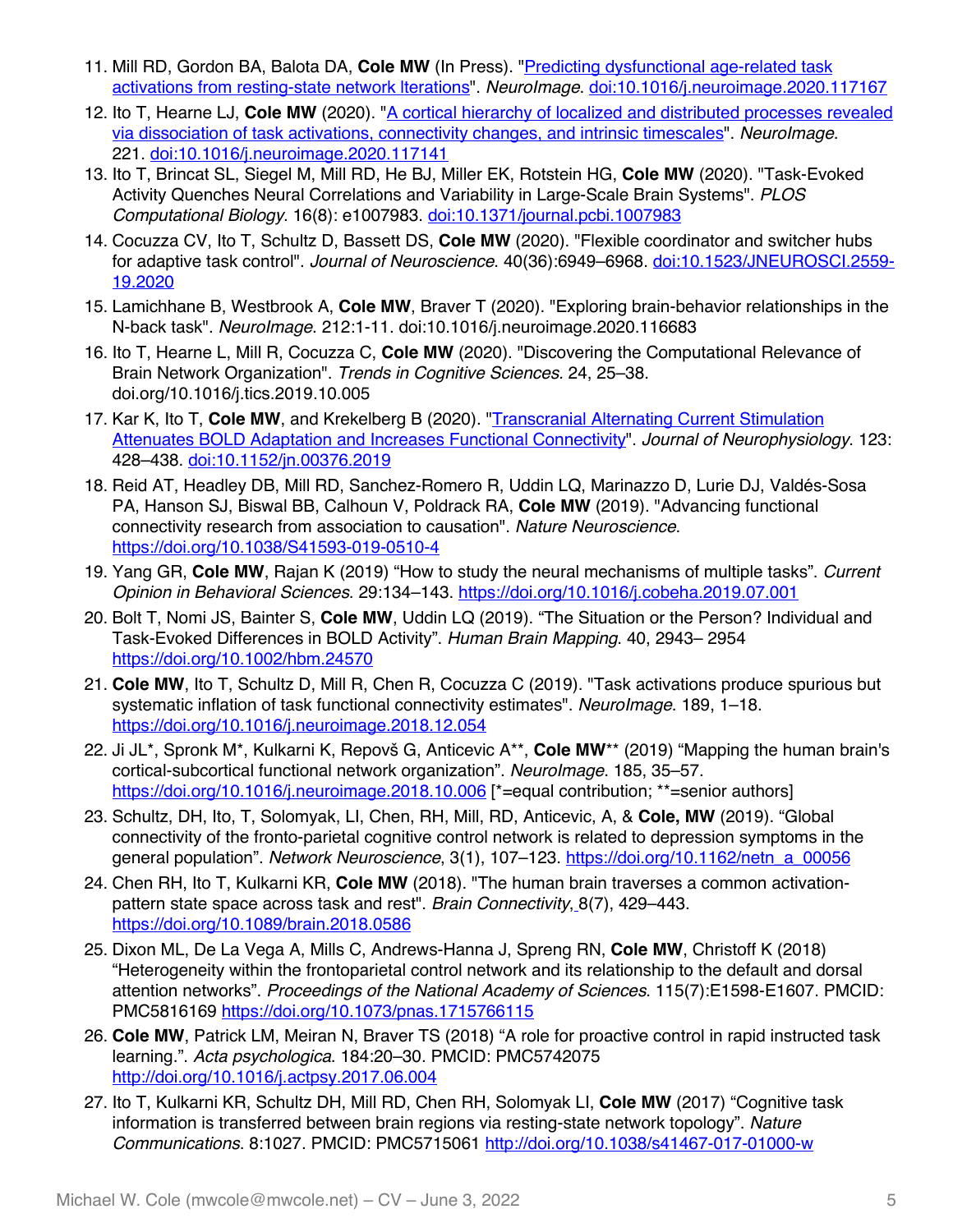- 28. Li Q, Yang G, Li Z, Qi Y, **Cole MW**, Liu X (2017) "Conflict detection and resolution rely on a combination of common and distinct cognitive control networks.". *Neuroscience and Biobehavioral Reviews*. 83:123–131. PMID: 29017916 http://doi.org/10.1016/j.neubiorev.2017.09.032
- 29. **Cole MW**, Braver TS, Meiran N (2017) "The task novelty paradox: Flexible control of inflexible neural pathways during rapid instructed task learning.". *Neuroscience and Biobehavioral Reviews*. 81:4–15. PMCID: PMC5705534 http://doi.org/10.1016/j.neubiorev.2017.02.009
- 30. Mill RD, Ito T, **Cole MW** (2017) "From connectome to cognition: The search for mechanism in human functional brain networks.". *NeuroImage*. 160:124–139. PMCID: PMC5529276 http://doi.org/10.1016/j.neuroimage.2017.01.060
- 31. Mill RD, Bagic A, Bostan A, Schneider W, **Cole MW** (2017) "Empirical validation of directed functional connectivity". *NeuroImage*. 146:275–287. PMID: 27856312 http://dx.doi.org/10.1016/j.neuroimage.2016.11.037
- 32. **Cole MW**, Ito T, Bassett DS, Schultz DH (2016) "Activity flow over resting-state networks shapes cognitive task activations". *Nature Neuroscience*. 19(12):1718–26. PMID: 27723746 http://dx.doi.org/10.1038/nn.4406
- 33. Schultz DH, **Cole MW** (2016) "Integrated Brain Network Architecture Supports Cognitive Task Performance". *Neuron*. 92:278–279. http://doi.org/10.1016/j.neuron.2016.10.004
- 34. Schultz DH, **Cole MW** (2016) "Higher intelligence is associated with less task-related brain network reconfiguration". *Journal of Neuroscience*. 36(33):8551– 8561. http://doi.org/10.1523/JNEUROSCI.0358-16.2016
- 35. **Cole MW**, Yang GJ, Murray JD, Repovs G, Anticevic A (2016) "Functional connectivity change as shared signal dynamics". *Journal of Neuroscience Methods*. 259:22–39. PMCID: PMC4715953 http://doi.org/10.1016/j.jneumeth.2015.11.011
- 36. **Cole MW**, Ito T, Braver TS (2016) "The Behavioral Relevance of Task Information in Human Prefrontal Cortex.". *Cerebral Cortex*. 26:2497–2505. PMCID: PMC4869805 http://doi.org/10.1093/cercor/bhv072
- 37. Etzel JA, **Cole MW**, Zacks JM, Kay KN, Braver TS (2016) "Reward Motivation Enhances Task Coding in Frontoparietal Cortex.". *Cerebral Cortex*. 26:1647–1659. PMCID: PMC4785950 http://doi.org/10.1093/cercor/bhu327
- 38. Mattar MG, **Cole MW**, Thompson-Schill SL, Bassett DS (2015) "A Functional Cartography of Cognitive Systems.". *PLoS Computational Biology*. 11:e1004533. PMCID: PMC4668064 http://doi.org/10.1371/journal.pcbi.1004533
- 39. **Cole MW**, Ito T, Braver TS (2015) "Lateral Prefrontal Cortex Contributes to Fluid Intelligence Through Multinetwork Connectivity.". *Brain Connectivity*. 5:497–504. PMCID: PMC4601676 http://doi.org/10.1089/brain.2015.0357
- 40. Anticevic A, Hu X, Xiao Y, Hu J, Li F, Bi F, **Cole MW**, Savic A, Yang GJ, Repovs G, Murray JD, Wang X-J, Huang X, Lui S, Krystal JH, Gong Q (2015) "Early-course unmedicated schizophrenia patients exhibit elevated prefrontal connectivity associated with longitudinal change.". *Journal of Neuroscience*. 35:267–286. PMCID: PMC4287147 http://doi.org/10.1523/JNEUROSCI.2310-14.2015
- 41. Meiran N, Pereg M, Kessler Y, **Cole MW**, Braver TS (2015) "Reflexive activation of newly instructed stimulus-response rules: evidence from lateralized readiness potentials in no-go trials.". *Cogn Affect Behav Neurosci*. 15:365–373. PMID: 25216992 http://doi.org/10.3758/s13415-014-0321-8
- 42. Meiran N, Pereg M, Kessler Y, **Cole MW**, Braver TS (2015) "The power of instructions: Proactive configuration of stimulus-response translation.". *Journal of Experimental Psychology: Learning, Memory, and Cognition*. 41:768–786. PMID: 25329082 http://doi.org/10.1037/xlm0000063
- 43. **Cole MW**, Bassett DS, Power JD, Braver TS, Petersen SE (2014) "Intrinsic and task-evoked network architectures of the human brain.". *Neuron*. 83:238–251. PMCID: PMC4082806 http://doi.org/10.1016/j.neuron.2014.05.014
- 44. **Cole MW**, Repovs G, Anticevic A (2014) "The frontoparietal control system: a central role in mental health.". *The Neuroscientist*. 20:652–664. PMCID: PMC4162869 http://doi.org/10.1177/1073858414525995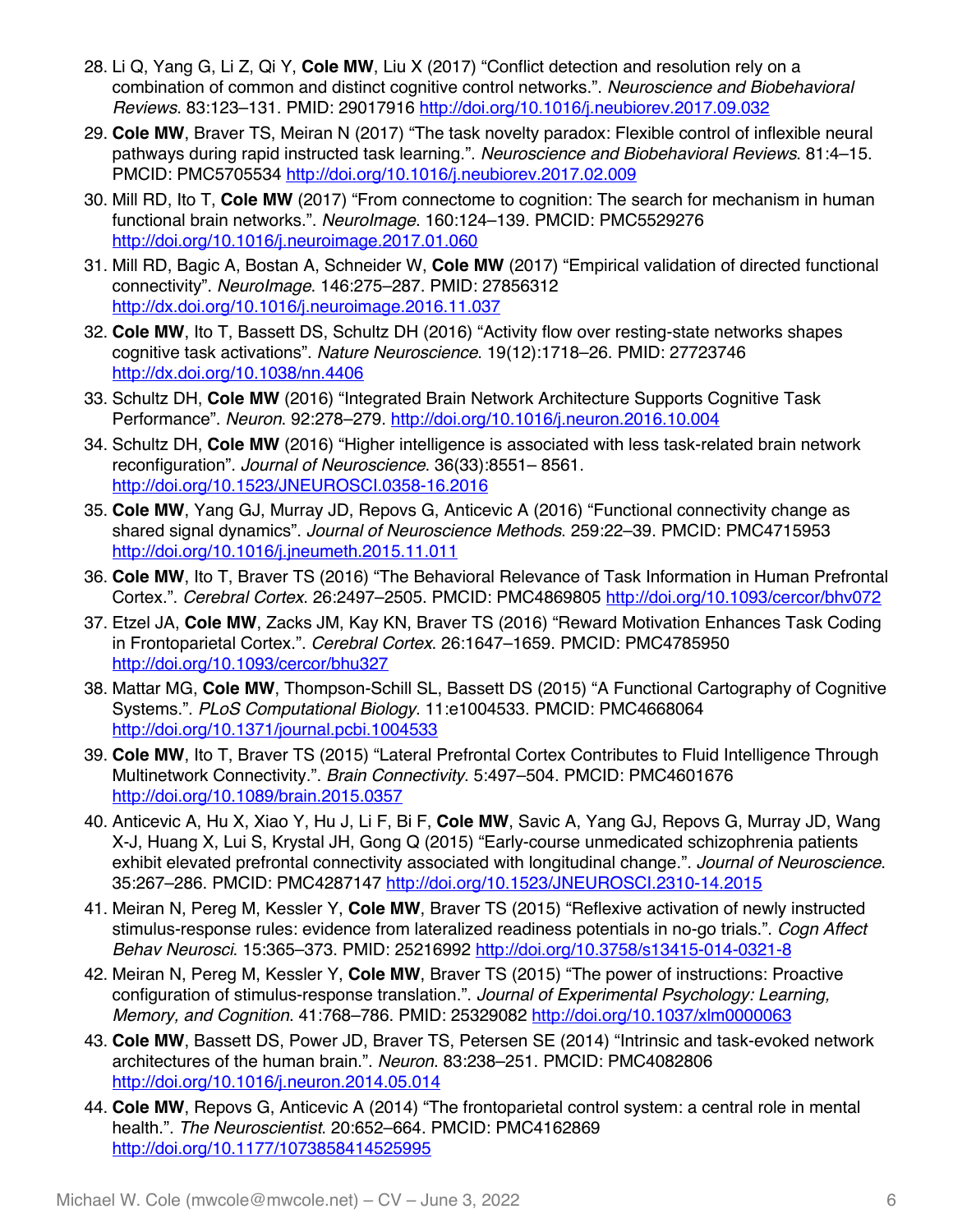- 45. Yang GJ, Murray JD, Repovs G, **Cole MW**, Savic A, Glasser MF, Pittenger C, Krystal JH, Wang X-J, Pearlson GD, Glahn DC, Anticevic A (2014) "Altered global brain signal in schizophrenia.". *Proceedings of the National Academy of Sciences*. 111:7438–7443. PMCID: PMC4034208 http://doi.org/10.1073/pnas.1405289111
- 46. Anticevic A, Hu S, Zhang S, Savic A, Billingslea E, Wasylink S, Repovs G, **Cole MW**, Bednarski S, Krystal JH, Bloch MH, Li C-SR, Pittenger C (2014) "Global resting-state functional magnetic resonance imaging analysis identifies frontal cortex, striatal, and cerebellar dysconnectivity in obsessivecompulsive disorder.". *Biol Psychiatry*. 75:595–605. PMCID: PMC3969771 http://doi.org/10.1016/j.biopsych.2013.10.021
- 47. Anticevic A, Tang Y, Cho YT, Repovs G, **Cole MW**, Savic A, Wang F, Krystal JH, Xu K (2014) "Amygdala connectivity differs among chronic, early course, and individuals at risk for developing schizophrenia.". *Schizophr Bull*. 40:1105–1116. PMCID: PMC4133672 http://doi.org/10.1093/schbul/sbt165
- 48. Anticevic A, **Cole MW**, Repovs G, Murray JD, Brumbaugh MS, Winkler AM, Savic A, Krystal JH, Pearlson GD, Glahn DC (2014) "Characterizing thalamo-cortical disturbances in schizophrenia and bipolar illness.". *Cerebral Cortex*. 24:3116–3130. PMCID: PMC4224238 http://doi.org/10.1093/cercor/bht165
- 49. **Cole MW**, Reynolds JR, Power JD, Repovs G, Anticevic A, Braver TS (2013) "Multi-task connectivity reveals flexible hubs for adaptive task control.". *Nature Neuroscience* 16:1348–1355. PMCID: PMC3758404 http://doi.org/10.1038/nn.3470
- 50. Anticevic A, **Cole MW**, Repovs G, Savic A, Driesen NR, Yang G, Cho YT, Murray JD, Glahn DC, Wang X-J, Krystal JH (2013) "Connectivity, pharmacology, and computation: toward a mechanistic understanding of neural system dysfunction in schizophrenia.". *Front Psychiatry*. 4:169. PMCID: PMC3871997 http://doi.org/10.3389/fpsyt.2013.00169
- 51. Anticevic A, Brumbaugh MS, Winkler AM, Lombardo LE, Barrett J, Corlett PR, Kober H, Gruber J, Repovs G, **Cole MW**, Krystal JH, Pearlson GD, Glahn DC (2013) "Global prefrontal and frontoamygdala dysconnectivity in bipolar I disorder with psychosis history.". *Biol Psychiatry*. 73:565–573. PMCID: PMC3549314 http://doi.org/10.1016/j.biopsych.2012.07.031
- 52. **Cole MW**, Laurent P, Stocco A (2013) "Rapid instructed task learning: a new window into the human brain's unique capacity for flexible cognitive control.". *Cogn Affect Behav Neurosci*. 13:1–22. PMCID: PMC3557598 http://doi.org/10.3758/s13415-012-0125-7
- 53. Anticevic A, **Cole MW**, Murray JD, Corlett PR, Wang X-J, Krystal JH (2012) "The role of default network deactivation in cognition and disease.". *Trends Cogn Sci (Regul Ed)*. 16:584–592. PMCID: PMC3501603 http://doi.org/10.1016/j.tics.2012.10.008
- 54. **Cole MW**, Yarkoni T, Repovs G, Anticevic A, Braver TS (2012) "Global connectivity of prefrontal cortex predicts cognitive control and intelligence.". *Journal of Neuroscience*. 32:8988–8999. PMCID: PMC3392686 http://doi.org/10.1523/JNEUROSCI.0536-12.2012
- 55. Meiran N, **Cole MW**, Braver TS (2012) "When planning results in loss of control: intention-based reflexivity and working-memory.". *Front Hum Neurosci*. 6:104. PMCID: PMC3347625 http://doi.org/10.3389/fnhum.2012.00104
- 56. **Cole MW**, Etzel JA, Zacks JM, Schneider W, Braver TS (2011) "Rapid transfer of abstract rules to novel contexts in human lateral prefrontal cortex.". *Front Hum Neurosci*. 5:142. PMCID: PMC3221399 http://doi.org/10.3389/fnhum.2011.00142
- 57. **Cole MW**, Anticevic A, Repovs G, Barch D (2011) "Variable global dysconnectivity and individual differences in schizophrenia.". *Biol Psychiatry*. 70:43–50. PMCID: PMC3204885 http://doi.org/10.1016/j.biopsych.2011.02.010
- 58. **Cole MW**, Bagic A, Kass R, Schneider W (2010) "Prefrontal dynamics underlying rapid instructed task learning reverse with practice.". *Journal of Neuroscience*. 30:14245–14254. PMCID: PMC3128837 http://doi.org/10.1523/JNEUROSCI.1662-10.2010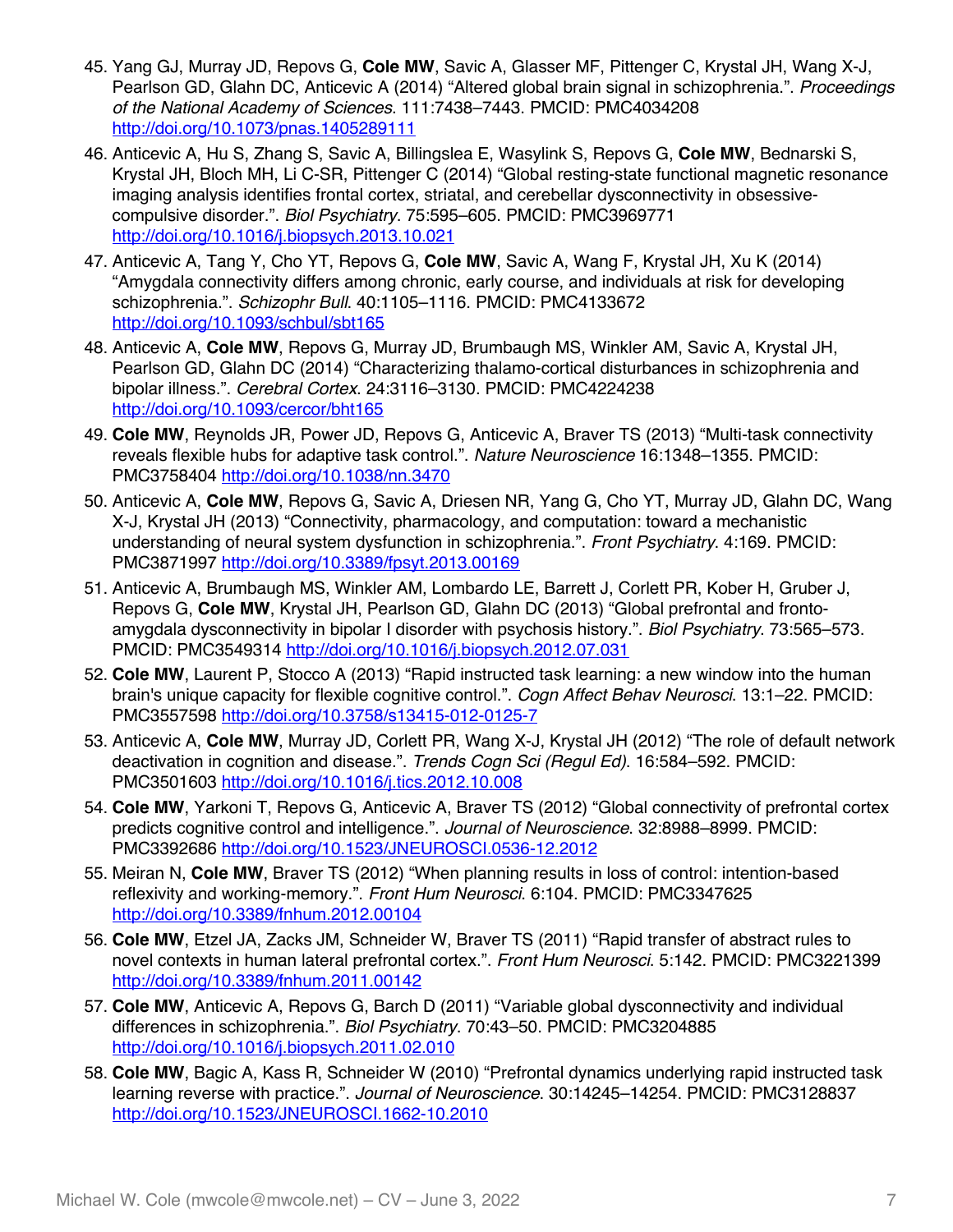- 59. **Cole MW**, Yeung N, Freiwald WA, Botvinick M (2010) "Conflict over cingulate cortex: Between-species differences in cingulate may support enhanced cognitive flexibility in humans.". *Brain Behav Evol*. 75:239–240. PMID: 20693782 http://doi.org/10.1159/000313860
- 60. Braver TS, **Cole MW**, Yarkoni T (2010) "Vive les differences! Individual variation in neural mechanisms of executive control.". *Curr Opin Neurobiol*. 20:242–250. PMCID: PMC2904672 http://doi.org/10.1016/j.conb.2010.03.002
- 61. **Cole MW**, Pathak S, Schneider W (2010) "Identifying the brain's most globally connected regions.". *NeuroImage*. 49:3132–3148. PMID: 19909818 http://doi.org/10.1016/j.neuroimage.2009.11.001
- 62. **Cole MW**, Yeung N, Freiwald WA, Botvinick M (2009) "Cingulate cortex: diverging data from humans and monkeys.". *Trends Neurosci*. 32:566–574. PMID: 19781794 http://doi.org/10.1016/j.tins.2009.07.001
- 63. **Cole MW**, Schneider W (2007) "The cognitive control network: Integrated cortical regions with dissociable functions.". *NeuroImage*. 37:343–360. PMID: 17553704 http://doi.org/10.1016/j.neuroimage.2007.03.071
- 64. Schumacher EH, **Cole MW**, D'Esposito M (2007) "Selection and maintenance of stimulus-response rules during preparation and performance of a spatial choice-reaction task.". *Brain Research*. 1136:77– 87. PMCID: PMC1892617 http://doi.org/10.1016/j.brainres.2006.11.081
- 65. Hester R, D'Esposito M, **Cole MW**, Garavan H (2007) "Neural mechanisms for response selection: comparing selection of responses and items from working memory.". *NeuroImage*. 34:446–454. PMID: 17071112 http://doi.org/10.1016/j.neuroimage.2006.08.001
- 66. Curtis CE, **Cole MW**, Rao VY, D'Esposito M (2005) "Canceling planned action: an FMRI study of countermanding saccades.". *Cereb Cortex*. 15:1281–1289. PMID: 15616130 http://doi.org/10.1093/cercor/bhi011

## **Book Chapters and Conference Proceedings Publications**

- 1. Singh MF, **Cole MW**, Braver TS, Ching S (2022). "Developing control-theoretic objectives for largescale brain dynamics and cognitive enhancement". *Annual Reviews in Control*.
- 2. Singh MF, Wang C, **Cole MW**, Ching S (2022). "Efficient state and parameter estimation for highdimensional nonlinear system identification with application to MEG brain network modeling". *Proceedings from the American Control Conference*.
- 3. **Cole M.W.** (2017). "Control and Connectivity: Dynamic Networks in the Human Brain". Book chapter in: Egner T. *Wiley Handbook of Cognitive Control*. John Wiley & Sons, Ltd.
- 4. Meiran N., **Cole M.W.**, and Braver T.S. (2013). "When Planning Results in Loss of Control: Intention-Based Reflexivity and Proactive Control". Book chapter in: Seebass, G., Schmitz, M., & Gollwitzer, P. M. *Acting intentionally and its limits: Individuals, groups, institutions*. Berlin: De Gruyter.
- 5. Etzel, J.A., **Cole M.W.**, Braver T.S. (2012). "Looking Outside the Searchlight". In G. Langs, I. Rish, M. Grosse-Wentrup, & B. Murphy (Eds.), Machine Learning and Interpretation in Neuroimaging. *Lecture Notes in Computer Science*. (vol. 7263, pp. 26–33). Springer Berlin / Heidelberg. doi:10.1007/978-3- 642-34713-9\_4
- 6. Schneider W., Pathak S., Phillips J.S., **Cole M.W.** (2009). "High Definition Fiber Tracking Exposes Circuit Diagram for Brain Showing Triarchic Representation, Domain General Control, and Metacognitive Subsystems". *AAAI Fall Symposium: Biologically Inspired Cognitive Architectures*
- 7. Schneider W., **Cole M.W.**, Pathak S. (2008). "Reverse Engineering the Brain with a Circuit Diagram Based on a Segmented Connectome and System Dynamics". *AAAI Fall Symposium: Biologically Inspired Cognitive Architectures*

# **Invited Talks and Symposia**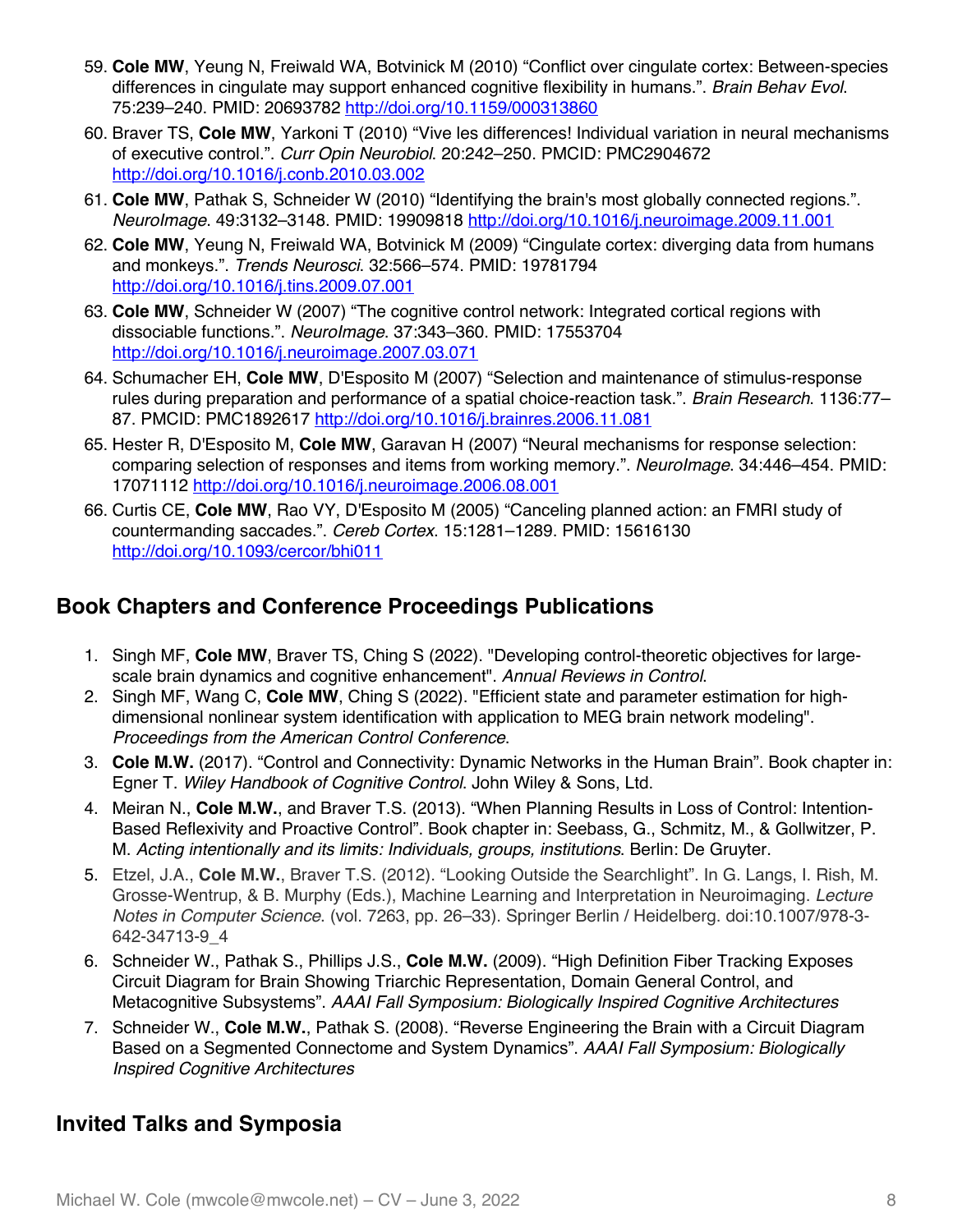- 1. The cognitive and aging-related clinical relevance of brain network organization. Growing Up In Aging Neuroscience, Providence, RI. (May 2022)
- 2. The cognitive and clinical relevance of brain network organization. Department of Psychiatry, Columbia University, New York, NY. (August 2021)
- 3. The cognitive and clinical relevance of brain network organization. Center for Neuromodulation in Depression and Stress, University of Pennsylvania, Philadelphia, PA. (July 2021)
- 4. Brain network organization as the computational architecture of cognition. Invited talk presented at the Montreal Neurological Institute-Hospital (MNI), Montreal, Quebec, Canada. (November 2019)
- 5. Brain network organization as the computational architecture of cognition: Implications for mental health. Invited talk presented at the Rutgers-Princeton Center for Computational Cognitive Neuro-Psychiatry, Piscataway, NJ. (November 2019)
- 6. Brain network organization as the computational architecture of cognition: Implications for emotion regulation and mental health. Invited virtual talk presented at the Sapiens Labs' Inter and Intra Person Variability Symposium. (November 2019)
- 7. Brain network organization as the computational architecture of cognition: Implications for emotion regulation and mental health. Invited talk presented at the Social & Affective Neuroscience Society conference, Miami, FL. (May 2019)
- 8. Brain network organization as the computational architecture of cognition. Invited talk presented at the Cognitive Neuroscience Society conference, San Francisco, CA. (March 2019)
- 9. Brain network organization as the computational architecture of cognition. Invited talk presented at Georgia Institute of Technology, Atlanta, GA. (March 2019)
- 10. The Cognitive and Computational Relevance of Functional Brain Networks. Invited talk presented at New York University (NYU) School of Medicine, New York, NY. (April 2018)
- 11. The Cognitive and Computational Relevance of Functional Brain Networks. Invited CNBC Alumni Talk presented at the Center for the Neural Basis of Cognition (CNBC), University of Pittsburgh and Carnegie Mellon University, Pittsburgh, PA. (April 2018)
- 12. Neural and cognitive bases of rational and critical thinking. Invited talk presented at Columbia University, New York, NY. (November 2017)
- 13. The Cognitive Relevance of Functional Brain Networks. Invited talk presented at Carnegie Mellon University, Pittsburgh, PA. (March 2017)
- 14. Stable and Dynamic Functional Brain Network Architectures Underlying Flexible Cognition. Invited talk presented at Vanderbilt University, Nashville, TN. (February 2017)
- 15. Functional Brain Network Mechanisms Underlying Flexible Cognitive Control. Invited talk presented at the Control Processes Conference in San Diego, CA. (November 2016)
- 16. Stable and Dynamic Functional Brain Network Architectures Underlying Flexible Cognition. Invited talk presented at the Cognitive Neuroscience Seminar Series at Taub Institute, Columbia Medical School, New York, NY. (October 2016)
- 17. Brain network mechanisms of rapid instructed task learning. Invited talk presented at the Attention & Performance Conference, Turnhout, Belgium. (June 2016)
- 18. Brain Network Mechanisms of Flexible Cognitive Control. Invited talk presented at Humbolt University, Berlin, Germany. (May 2016)
- 19. Brain Network Mechanisms of Flexible Cognitive Control. Invited talk presented at the Dresden Symposium on Volition and Cognitive Control, Dresden, Germany. (July 2015)
- 20. Brain network mechanisms of flexible cognitive control in health and disease. Talk presented at Weil Cornell, New York, NY. (April 2015)
- 21. Flexible Learning: Understanding Cognitive Control and Intelligence in the Brain*.* Talk presented at Rutgers Research Day, Newark, NJ. (April 2015)
- 22. Human brain network dynamics and goal-directed cognition*.* Talk presented at Newark NeuroTalks, Newark, NJ. (March 2015)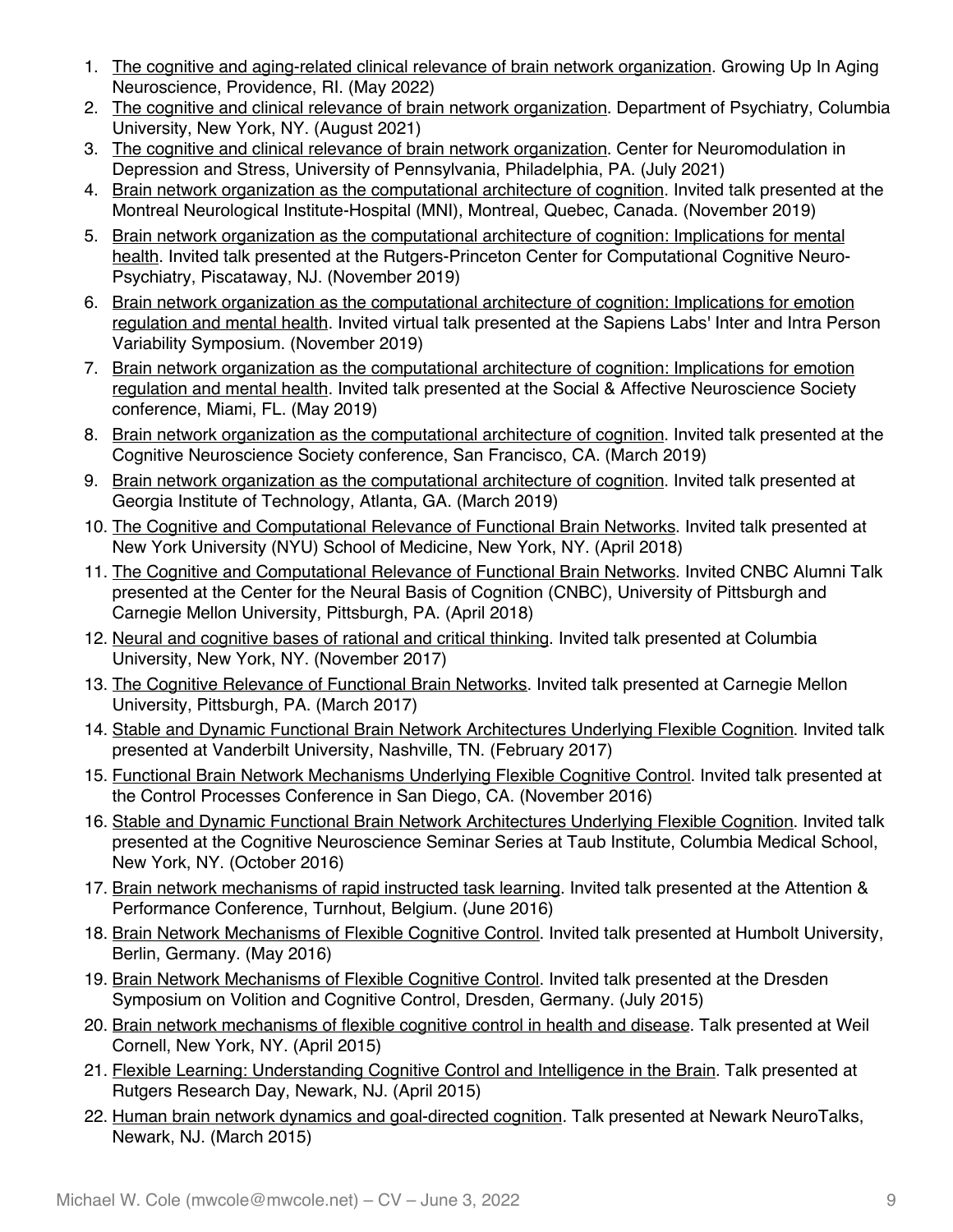- 23. Functional connectivity differences in brain networks: contributions of shared and unshared variance*.* Invited talk presented at the Asilomar conference, Pacific Grove, CA. (November 2014)
- 24. Multi-task functional connectivity and flexible hubs*.* Invited talk presented at the International Conference on Cognitive Neuroscience (ICON), Brisbane, Australia. (August 2014)
- 25. Intrinsic and dynamic brain network architectures underlying adaptive behavior in humans. Invited talk presented at the Princeton Neuroscience Institute, Princeton, NJ. (June 2014)
- 26. Intrinsic and task-evoked network architectures of the human brain. Invited talk presented at the Nathan S. Kline Institute (NKI), Orangeburg, NY. (May 2014)
- 27. Flexible Thinking: Understanding Cognitive Control and Intelligence in the Brain. Invited talk presented at the Learning and the Brain conference, New York, NY. (May 2014)
- 28. Intrinsic and Dynamic Network Architectures of the Human Brain. Invited talk presented at the Psychology Department, UC Berkeley, Berkeley, CA. (November 2013)
- 29. Brain Network Mechanisms of Flexible Cognitive Control in Health and Disease. Invited talk presented at the Department of Psychiatry, Yale, New Haven, CT. (April 2013)
- 30. Brain Network Mechanisms of Flexible Cognitive Control. Invited talk presented at the McGovern Institute for Brain Research, MIT, Cambridge, MA. (January 2013)
- 31. A role for the brain network mechanisms of flexible cognitive control in human intelligence. Invited talk presented at the International Society for Intelligence Research, San Antonio, TX. (December 2012)
- 32. Global Brain Connectivity and Other Graph Theoretical Approaches: Methods and Findings. Invited talk/workshop presented at the MRI Users' Meeting Group, The Ohio State University, Columbus, OH. (November 2012)
- 33. Brain Network Mechanisms of Flexible Cognitive Control. Invited talk presented at the Center for Molecular and Behavioral Neuroscience, Rutgers, Newark, NJ. (November 2012)
- 34. Investigating Global Brain Connectivity: Methods, Software, and Findings. Talk presented at the Neuroimaging Informatics and Analysis Center seminar series, Washington University, St. Louis, MO. (March 2011)
- 35. Multiple Network Mechanisms Underlying Flexibility in Prefrontal Cortex. Talk presented at the Brain, Behavior, and Cognition seminar series, Washington University, St. Louis, MO. (March 2010)
- 36. Network Mechanisms Underlying Flexibility in Prefrontal Cortex. Invited talk presented as part of the Center for Mind and Brain seminar series, UC Davis, Davis, CA. (January 2010)
- 37. Source Localization with MEG: An MNE Software Overview. Talk presented for the University of Pittsburgh MEG center, Pittsburgh, PA. (May 2008)
- 38. Connectomics of the Human Cognitive Control Network. Invited talk presented for Beatriz Luna's lab, Pittsburgh, PA. (January 2008)
- 39. Using Functional MRI to Inform Neural Models of Decision Making. Talk presented at the annual CNBC retreat, Pittsburgh, PA. (October 2006)
- 40. Specialization and integration within a cortical cognitive control network. Talk presented at the CNBC 'Brain Bag', Pittsburgh, PA. (October 2006)
- 41. Innate functional connectivity from resting state linear correlations. Invited talk presented at the Clinical Cognitive Neuroscience Lab's Methods Monday forum, Pittsburgh, PA. (March 2006)
- 42. Dissociations in Cognitive Control: The Specialized Roles of Lateral and Medial Prefrontal Cortex. Talk presented at the Cognitive Psychology 'Brown Bag', Pittsburgh, PA. (November 2005)
- 43. Results and statistics in fMRI. Talk presented at the 2005 CNBC fMRI Workshop, Pittsburgh, PA. (October 2005)

# **Conference Presentations**

For a list of conference presentations, see: https://www.colelab.org/#presentations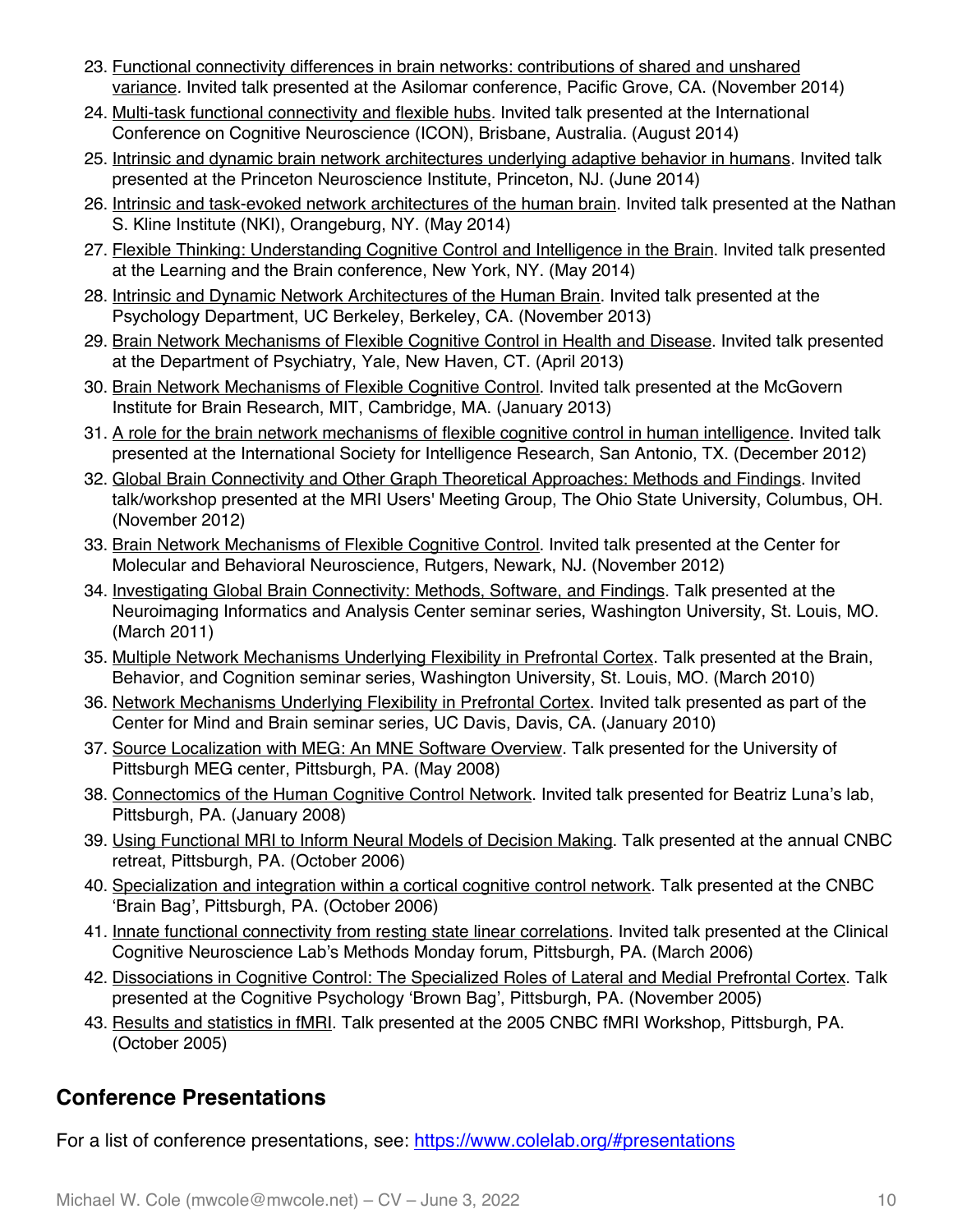## **Service to Peer-reviewed Scientific Journals**

### **Member of editorial boards**

Associate Editor for journal *Network Neuroscience* (2016-Present) Member of the Advisory Board for *Brain Structure and Function* (2015-Present) Member of the Editorial Board at *Brain Research* (2021-Present) Review editor at *Frontiers in Human Neuroscience* (2014-Present)

### **Ad Hoc Reviewer for Journals**

*Acta Psychologica Biological Psychiatry (3x) BioSystems (2x) Brain Brain and Language Brain Communications Brain Connectivity (2x) Brain Research Brain Sciences Brain Structure and Function (8x) Cerebral Cortex (29x) Cognition (7x) Cognitive, Affective & Behav. Neuroscience (2x) Current Directions in Psychological Science eLife (2x) European Journal of Neuroscience Frontiers in Human Neuroscience (3x) Human Brain Mapping (13x) Journal of Cognition (2x) Journal of Cognitive Neuroscience (12x) Journal of Experimental Psychology: General (3x) Journal of Experimental Psychology: HPP Journal of Neuroscience (25x) Journal of Neuroscience Methods Journal of Neurophysiology*

*Molecular Psychiatry (2x) Nature Communications (8x) Nature Neuroscience (6x) Nature Reviews Neuroscience Network Neuroscience (5x) NeuroImage (51x) NeuroImage: Clinical (2x) Neuron (13x) Neuropsychologia (5x) Neuroscience & Biobehavioral Reviews (3x) Personality Neuroscience Perspectives on Psychological Science Philosophical Transactions B PLOS Biology (2x) PLOS Computational Biology (6x) PNAS (9x) Psychological Medicine (2x) Psychnomic Bulletin & Review Quarterly Journal of Experimental Psychology Royal Society Open Science Schizophrenia Bulletin Science Advances Scientific Reports The American Journal of Psychiatry Trends in Cognitive Sciences (3x)*

## **Service to Grant-issuing Institutions**

#### **Grant Review Panel Member**

The US National Institutes of Health (NIH), ad hoc member of Cognition & Perception (CP) study section, 2020 The US National Institutes of Health (NIH), Biobehavioral Processes of Cognition and Stress special emphasis panel, 2020 The US National Science Foundation (NSF), Integrative Strategies for Understanding Neural and Cognitive Systems (NCS) panel, 2018 The US National Institutes of Health (NIH), ad hoc member of Cognition & Perception (CP) study section, 2018 (2x) The US National Science Foundation (NSF), special BRAIN Initiative panel, 2017 The Busch Biomedical Grant Program, 2016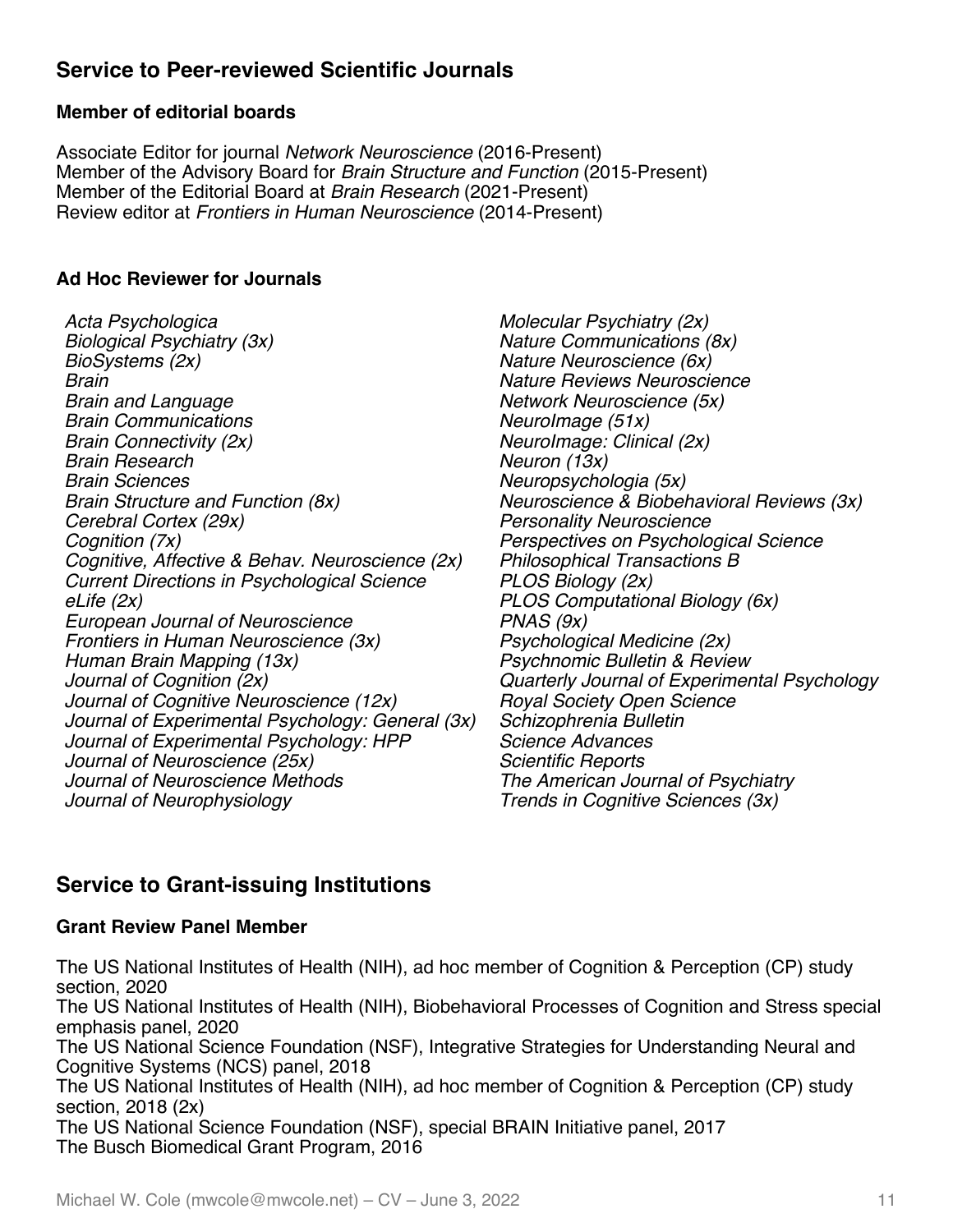#### **Ad Hoc Reviewer for Grants**

The Wellcome Trust, 2017 The Netherlands Organization for Scientific Research, 2015 The United Kingdom Medical Research Council, 2015

### **Mentoring**

| Faculty:                                                                                                                                |                                             |
|-----------------------------------------------------------------------------------------------------------------------------------------|---------------------------------------------|
| Brian Keane (mentor on NIH K01)<br>Ravi Mill (research associate faculty)                                                               | 2016-2020<br>2019-                          |
| Postdoctoral fellows:                                                                                                                   |                                             |
| Douglas Schultz (moved on to assistant professor at<br>University of Nebraska)                                                          | 2014-2018                                   |
| Ravi Mill (moved on to research associate faculty)<br>Marjolein Spronk (moved on to becoming a data<br>scientist at Rancho BioSciences) | Spring 2015-Fall 2019<br>2015-2017          |
| Katelyn Arnemann (moved on to becoming a data<br>scientist at Data Cubed Health)                                                        | <b>Summer 2018-Fall 2019</b>                |
| Luke Hearne                                                                                                                             | Summer 2018-                                |
| Ruben Sanchez-Romero                                                                                                                    | Fall 2018-                                  |
| Ethan McCormick (moved on to postdoc at Radboud<br><b>University Medical Center)</b>                                                    | Spring 2020-Spring 2021                     |
| <b>Matthew Singh</b>                                                                                                                    | Spring 2021-                                |
| PhD students:                                                                                                                           |                                             |
| <b>Richard Chen</b>                                                                                                                     | <b>Fall 2014-Spring 2021</b>                |
| Pinelopi Kyriazi<br>Takuya Ito (moved on to postdoc at Yale University)                                                                 | Fall 2014 (rotation)<br>Fall 2015-Fall 2020 |
| Carrisa Cocuzza                                                                                                                         | Fall 2016-                                  |
| <b>Katherine Wolfert</b>                                                                                                                | Fall 2017 (rotation)                        |
| lan Kim                                                                                                                                 | Fall 2018 (rotation)                        |
| Micah Ketola                                                                                                                            | Fall 2020-                                  |
| Kirsten Petersen                                                                                                                        | Spring 2021-                                |
| Full-time research assistants at Rutgers University-Newark:                                                                             |                                             |
| Levi Solomyak                                                                                                                           | 2014-2016                                   |
| Takuya Ito (moved on to PhD in the lab)                                                                                                 | 2014-2015                                   |
| Kaustubh Kulkarni (moved on to MD-PhD at Icahn                                                                                          | Fall 2015-Summer 2017                       |
| School of Medicine at Mount Sinai)<br>Julia Hamilton (moved on to MD at Washington                                                      | 2017-2019                                   |
| University)                                                                                                                             |                                             |
| Emily Winfield (moved on to a data science position                                                                                     | Spring 2018-Spring 2021                     |
| in industry (at Aquant))                                                                                                                |                                             |
| Nicole Lalta                                                                                                                            | <b>Summer 2020-</b>                         |

#### *Undergraduate research assistants at Rutgers University-Newark*:

Sara Horton (Summer 2015, Summer 2016), Brayan Zambrano (2016; received NSF LSAMP fellowship), Miguel Vivar Lazo (2016-2017; received McNair Scholar award, NSF LSAMP fellowship, and Aresty Fellowship), Ryan Welch (2015-2017; high school student), Nicole Lalta (2017-2020; NSF LSAMP fellowship), Yanira Sanchez (2018; NSF LSAMP fellowship), Catalina Guzman (2018-2019; NSF LSAMP fellowship), Aisha Assaf (2017-2019), Diana Rodas (2018-2020; NSF LSAMP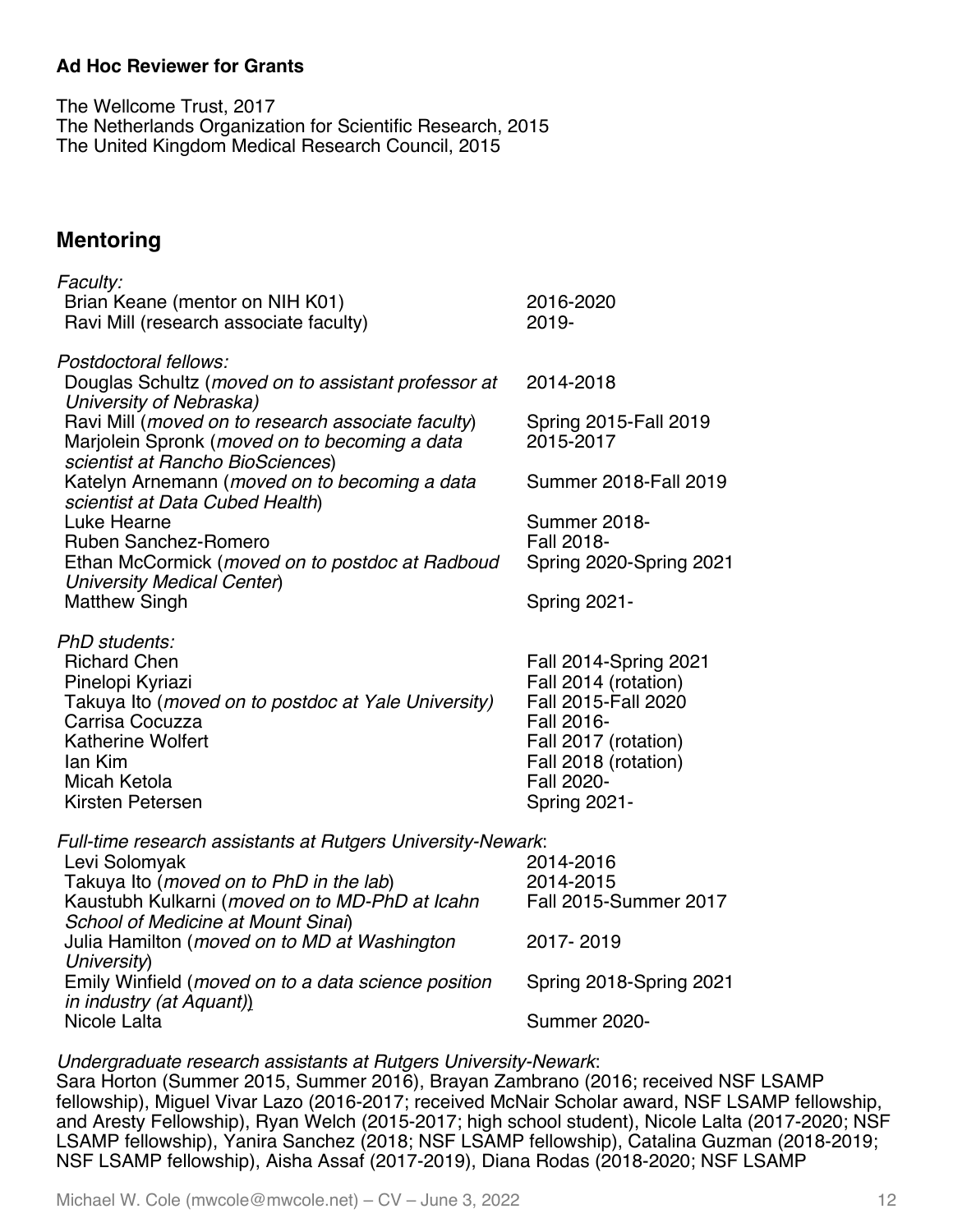fellowship), Kirsten Petersen (2018-2020), Jada White (2021; NSF LSAMP fellowship), Willio Jeanvilma (2021; NSF LSAMP fellowship), Avi Shah (2020-2021), Akshay Warrier (2021-2022), Aditya Rao (2021-), Edwin Lotero (2021-; NSF LSAMP fellowship)

*Member of Ph.D. thesis committee for:*

Dana Mastrovito (2016-2018), Kainan Sally Wang (2017-2019), Hillary Levinson (2018-2020), Shira Lupkin (2021-)

*Outside member of Ph.D. thesis committee for:* Azeezat Azeez (NJIT, 2018-2019); Luke Hearne (The University of Queensland, 2017); Alisha Janssen (The Ohio State University, 2014-2016)

*Visiting scholars mentored:* Guochun Yang, Senne Braem, Mia Tharp, Hannah Bohle

*Research assistants at Washington University (2009-2013)*: Lauren Patrick, Nicholas Fazzio, Jordan Livingston, Takuya Ito, Lauren Ness, Maria Chushak, Cameron Smith

*Research assistants at the University of Pittsburgh (2004-2009)*: Eliezer Kanal, Sudhir Pathak, Amber Kunkel, Anderson Tesfazion

## **Teaching Experience**

| Spring 2022      | Course developer and instructor for Network & Complexity Neuroscience, a<br>graduate-level course at Rutgers University-Newark                                                           |
|------------------|------------------------------------------------------------------------------------------------------------------------------------------------------------------------------------------|
| <b>Fall 2021</b> | Co-instructor for Foundations in Neuroscience III, a graduate-level course at<br>Rutgers University-Newark providing an introduction to cognitive neuroscience                           |
| Spring 2020      | Lead instructor for Foundations in Neuroscience III, a graduate-level course at<br>Rutgers University-Newark providing an introduction to cognitive neuroscience                         |
| <b>Fall 2018</b> | Co-instructor for Introduction to Neuroscience, an undergraduate-level course at<br>Rutgers University-Newark providing an introduction to neuroscience                                  |
| Spring 2018      | Co-instructor for Foundations in Neuroscience III, a graduate-level course at<br>Rutgers University-Newark providing an introduction to cognitive neuroscience                           |
| Spring 2016      | Course developer and instructor for Network & Complexity Neuroscience, a<br>graduate-level course at Rutgers University-Newark                                                           |
| <b>Fall 2015</b> | Course developer and lead instructor for Foundations in Neuroscience III, a<br>graduate-level course at Rutgers University-Newark providing an introduction to<br>cognitive neuroscience |
| Spring 2015      | Co-instructor for Critical Thinking in Neuroscience course, Rutgers University-<br><b>Newark</b>                                                                                         |
| Spring 2012      | Co-instructor (with Todd Braver) for Functional Neuroimaging, Washington<br>University in St. Louis                                                                                      |
| 2011             | Guest lecturer for <i>Cognitive Neuroscience</i> (Instructor: Todd Braver), Washington<br>University in St. Louis                                                                        |